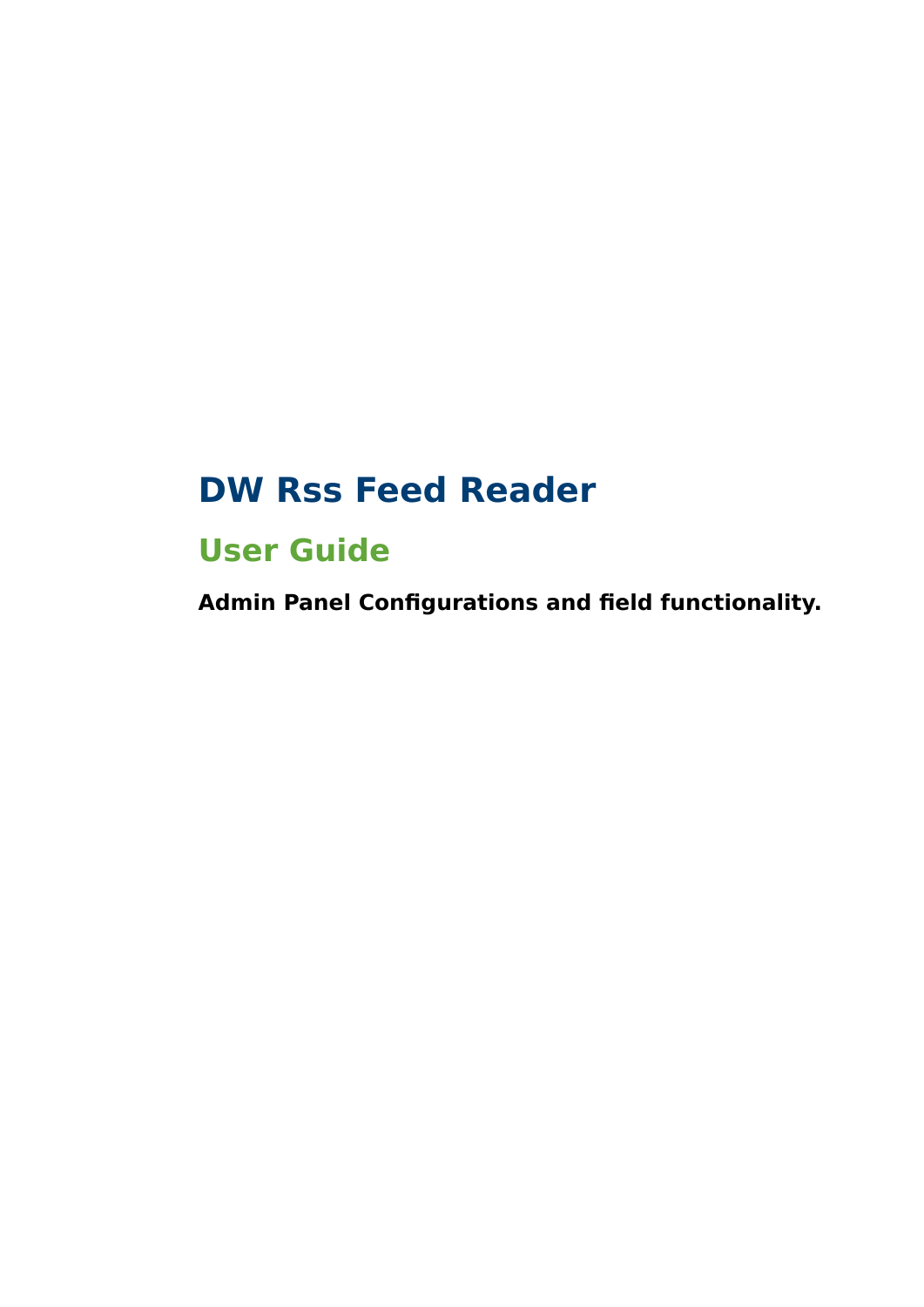## **1. Admin Panel Configuration.**

For installation kindly refer the installation manual.

Once installed kindly browse to Admin > Stores > Configuration (Settings) > DecryptWeb Extensions > DW Feed Reader, as shown in the image below

| ⋒                                                              | Configuration                |                     |                                            |                                                                                                                                     |                      | <b>Save Config</b> |
|----------------------------------------------------------------|------------------------------|---------------------|--------------------------------------------|-------------------------------------------------------------------------------------------------------------------------------------|----------------------|--------------------|
| Ø<br><b>DASHBOARD</b>                                          | <b>GENERAL</b>               | $\checkmark$        | <b>DW Feed Reader Settings</b>             |                                                                                                                                     |                      | $\odot$            |
| \$                                                             | <b>SECURITY</b>              | $\checkmark$        | <b>Module Enable</b><br>[website]          | Yes                                                                                                                                 | $\mathbf{v}$         |                    |
| SALES<br>Ŵ                                                     | <b>CATALOG</b>               | $\checkmark$        |                                            | If set to 'No' RSS feed will not be seen                                                                                            |                      |                    |
| CATALO G                                                       | <b>CUSTOMERS</b>             | $\checkmark$        | <b>Number of Articles</b><br>[website]     | 5                                                                                                                                   |                      |                    |
| Å<br><b>CUSTOMERS</b>                                          | <b>SALES</b>                 | $\checkmark$        | <b>Show Description</b>                    | Enter the number of articles to be displayed                                                                                        |                      |                    |
| Ч<br><b>MARKETING</b>                                          | <b>ENGAGEMENT CLOUD</b>      | $\checkmark$        | [website]                                  | Yes<br>If set to 'No' description will not be seen in the RSS Feed                                                                  | $\blacktriangledown$ |                    |
| 同<br>CONTENT                                                   | <b>DECRYPTWEB EXTENSIONS</b> | $\hat{\phantom{a}}$ | Max characters in description<br>[website] | 50<br>Enter the maximum number of characters to be displayed in                                                                     |                      |                    |
| ıl,<br><b>REPORTS</b>                                          | <b>DW Feed Reader</b>        |                     | <b>Show Date</b><br>[website]              | summary. Complete words are seen.<br>Yes                                                                                            | $\blacktriangledown$ |                    |
| ▥<br><b>STORES</b>                                             | <b>SERVICES</b>              | $\checkmark$        |                                            | If set to 'No' date will not be seen in the RSS Feed                                                                                |                      |                    |
| ⋫<br>SYSTEM                                                    | <b>ADVANCED</b>              | $\checkmark$        | <b>Date Format</b><br>[website]            | d/m/Y<br>Format like d.m.Y H:i:s,                                                                                                   |                      |                    |
| ♦<br><b>FIND</b><br><b>PARTNERS &amp;</b><br><b>EXTENSIONS</b> |                              |                     | <b>Show Links</b><br>[website]             | where d=date,m-month,Y-full year,H-hours,i=minutes,s-second<br>Yes<br>If set to 'No' feed links will not be enabled in the RSS Feed | $\blacktriangledown$ |                    |

below mentioned options will be seen

- **Module Enable**: IIf set to 'No' RSS feed will not be seen. The default value is set to 'No' when installed.
- **Number of Articles**: Specify the number of articles to be displayed. The default value is set to '5' when installed.
- **Show Description**: If description is found in the feed, whether to show it or not. The default value is set to 'Yes' when installed.
- **Max characters in description:** The maximum number of characters to be displayed in summary. Complete words are respected and not truncated.

The default value is set to '100' when installed.

 **Show Date:** Show the date with the articles. The default value is set to 'Yes' when installed.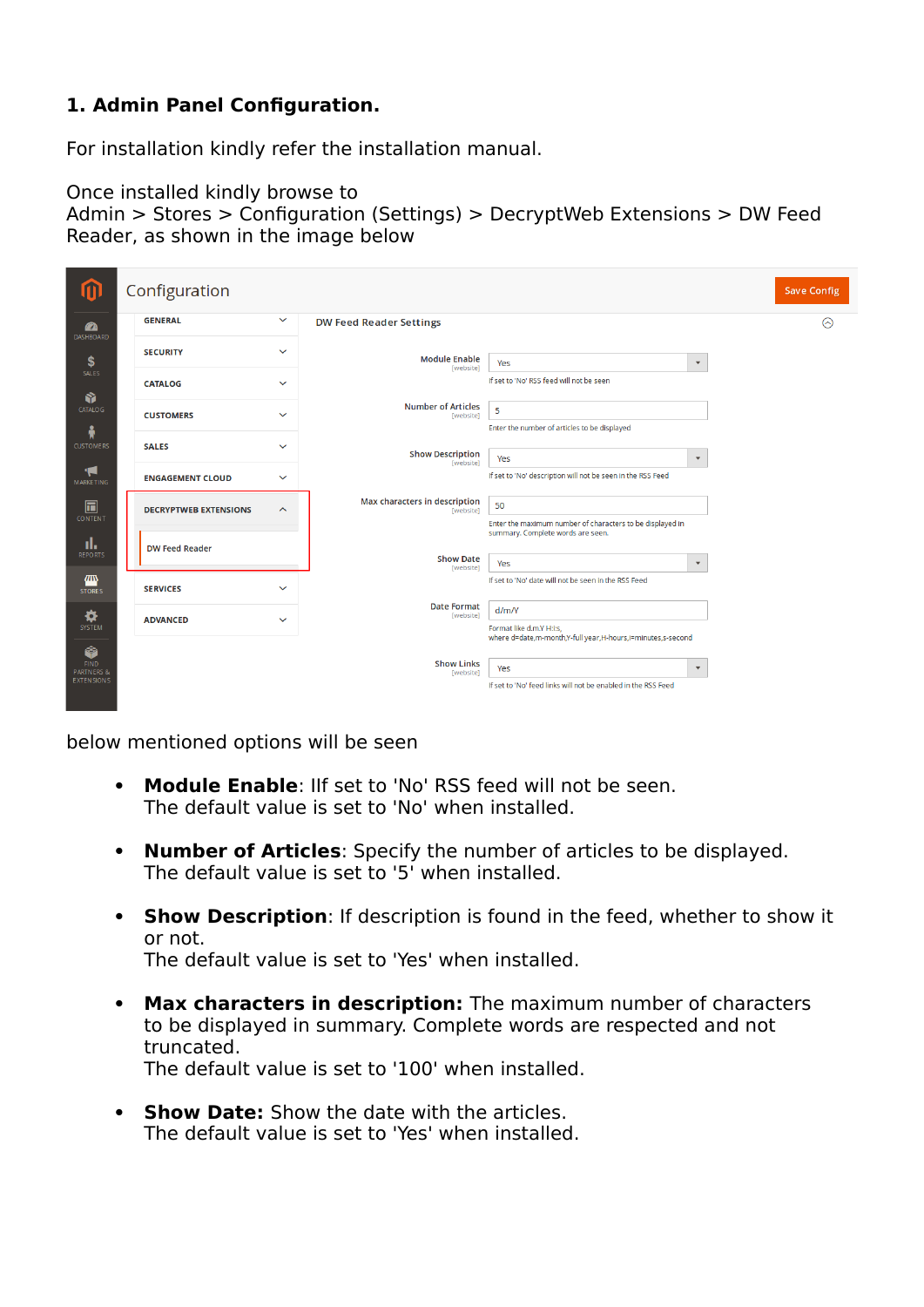- **Date Format :** Specify the date format, if Show Date is set to Yes. D-date, ex.13 m-month, ex.03 Y-full year, ex.2022 H-hours, ex.22 i-minutes, ex.03 s-seconds, ex.58 The default value is set to 'd.m.Y' when installed.
- **Show Links**: If an anchor link is allowed or not, if allowed the article title will have a link to the article detail page. The default value is set to 'Yes' when installed.

### **2. Feed Display**

For showing the feed in front-end there are three ways

a) Browse to any block in Admin > Content > Blocks (Elements) as shown in the image below

| $\mathbf{z}$<br>DASHBOARD                            | <b>External Links</b>                                                            |                                  | $\leftarrow$ Back | <b>Delete Block</b> | Save | $\overline{\mathbf{v}}$ |
|------------------------------------------------------|----------------------------------------------------------------------------------|----------------------------------|-------------------|---------------------|------|-------------------------|
| \$<br>SALES                                          | Block Title *                                                                    | <b>External Links</b>            |                   |                     |      |                         |
| Ŵ<br><b>CATALOG</b>                                  | Identifier *                                                                     | external                         |                   |                     |      |                         |
| Ŵ<br><b>CUSTOMERS</b>                                | Store View *                                                                     | All Store Views                  |                   |                     |      |                         |
| H                                                    |                                                                                  | <b>DW Website</b>                |                   |                     |      |                         |
| <b>MARKETING</b><br>$\blacksquare$<br><b>CONTENT</b> |                                                                                  | <b>DW Store</b><br>DW Store View |                   |                     |      |                         |
| d.<br><b>REPORTS</b>                                 |                                                                                  |                                  |                   |                     |      |                         |
| ▥                                                    | Insert Widget<br>Insert Image                                                    | Insert Variable                  |                   |                     |      |                         |
| <b>STORES</b><br>✿<br>SYSTEM                         | {{block class="Dw\Reader\Block\Cms\Rss" feed_url="http://news.google.com/rss/"}} |                                  |                   |                     |      |                         |
| ¢<br><b>FIND</b><br><b>DARTNICRC O</b>               |                                                                                  |                                  |                   |                     |      |                         |

and use the following in the content

 {{block class="Dw\Reader\Block\Cms\Rss" feed\_url=["http://news.google.com/news/rss/"](http://news.google.com/news/rss/)} }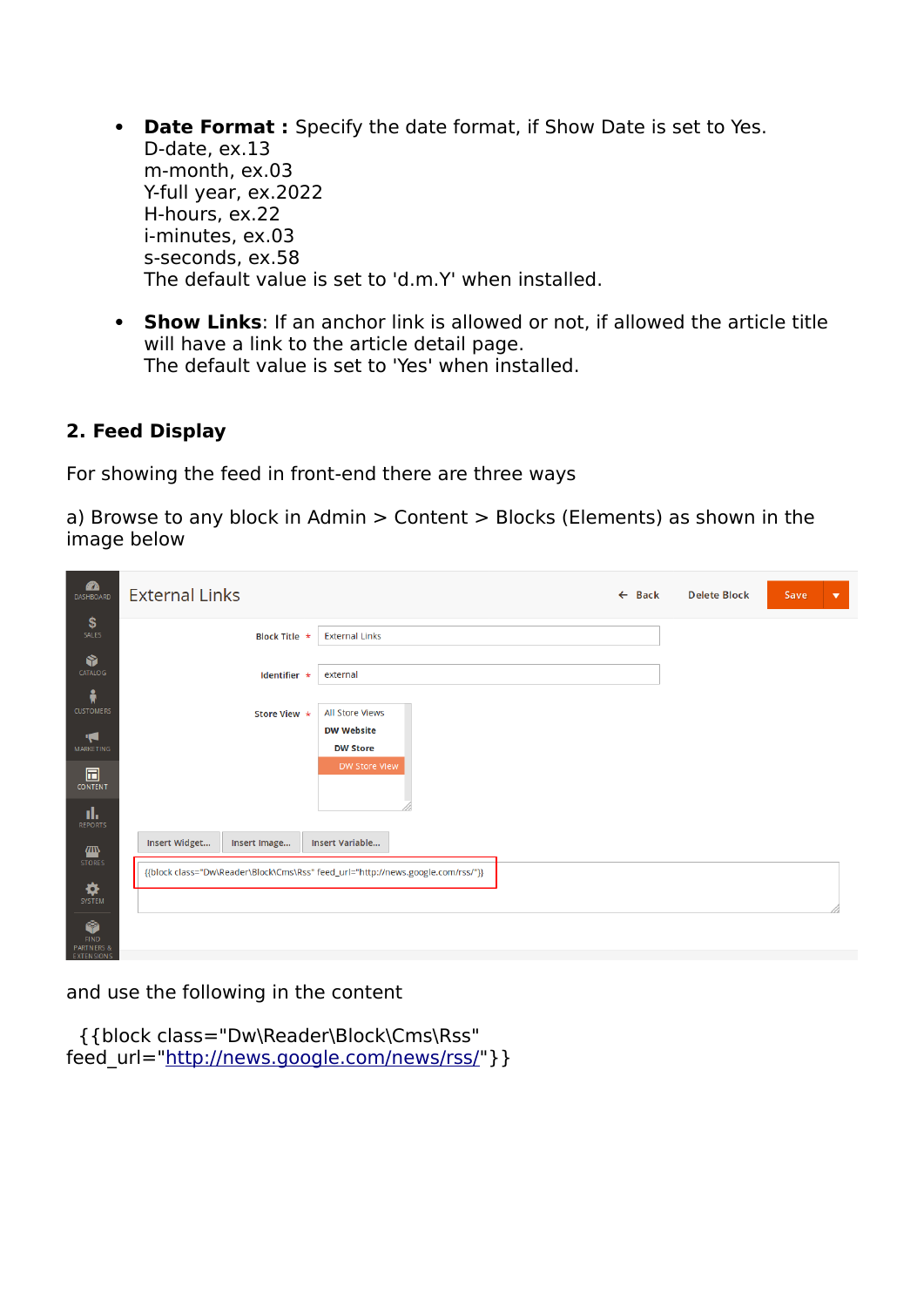b) For showing feed using the layout (for developer)

You can create a custom layout and use below code snippet inside it to render feed.

```
 <referenceContainer name="sidebar.additional">
  <block class="Dw\Reader\Block\Cms\Rss" name="dw_rss">
   <arguments>
    <argument name="feed_url" xsi:type="string">
           news.google.com/news/rss/
 </argument>
   </arguments>
  </block>
 </referenceContainer>
```
For CMS pages, create a file with naming like

cms\_page\_view\_selectable\_<CMS Page Identifier> <Layout Update Name>.xml

These files must be placed in the appropriate folders for layout XML files. They will be available as Custom Layout Update options for Merchants after flushing the cache.

| 伽                                                                                              | About us                                                                                                               |                                                                                                                                            | $\leftarrow$ Back | <b>Delete Page</b> | Save | $\overline{\mathbf{v}}$ |
|------------------------------------------------------------------------------------------------|------------------------------------------------------------------------------------------------------------------------|--------------------------------------------------------------------------------------------------------------------------------------------|-------------------|--------------------|------|-------------------------|
| $\mathbf{z}$<br>DASHBOARD                                                                      | Page in Websites                                                                                                       |                                                                                                                                            |                   |                    |      | $\odot$                 |
| $S_{\text{ALES}}$<br>Ŷ<br>CATALOG<br>$\frac{2}{N}$<br><b>CUSTOMERS</b><br>$\blacktriangleleft$ | Design /<br>"selectable" matching<br>*PageIdentifier*_*UpdateID*.<br><b>Information</b><br><b>Custom Layout Update</b> | List of layout files with an update handle<br>See Magento documentation for more<br>$\mathbf{v}$<br>$\bullet$<br>No update<br>$\mathbf{v}$ |                   |                    |      | $\odot$                 |
| MARKETING<br>$\Box$<br>CONTENT                                                                 | Custom Design Update /                                                                                                 |                                                                                                                                            |                   |                    |      | $\odot$                 |
| ıl.<br>REPORTS                                                                                 | From                                                                                                                   | Ë                                                                                                                                          |                   |                    |      |                         |
| ▥<br><b>STORES</b>                                                                             | To                                                                                                                     | Ë                                                                                                                                          |                   |                    |      |                         |
| ❖<br>SYSTEM                                                                                    | <b>New Theme</b>                                                                                                       | Magento Luma<br>$\blacktriangledown$                                                                                                       |                   |                    |      |                         |
| ÷                                                                                              | <b>New Layout</b>                                                                                                      | 2 columns with right bar<br>$\mathbf v$                                                                                                    |                   |                    |      |                         |

c) For using in a view file (for developer)

```
<?php echo $this->getLayout()->createBlock('Dw\Reader\Block\Cms\Rss')-
>setFeedUrl('http://news.google.com/news/rss/')->toHtml(); 
?>
```